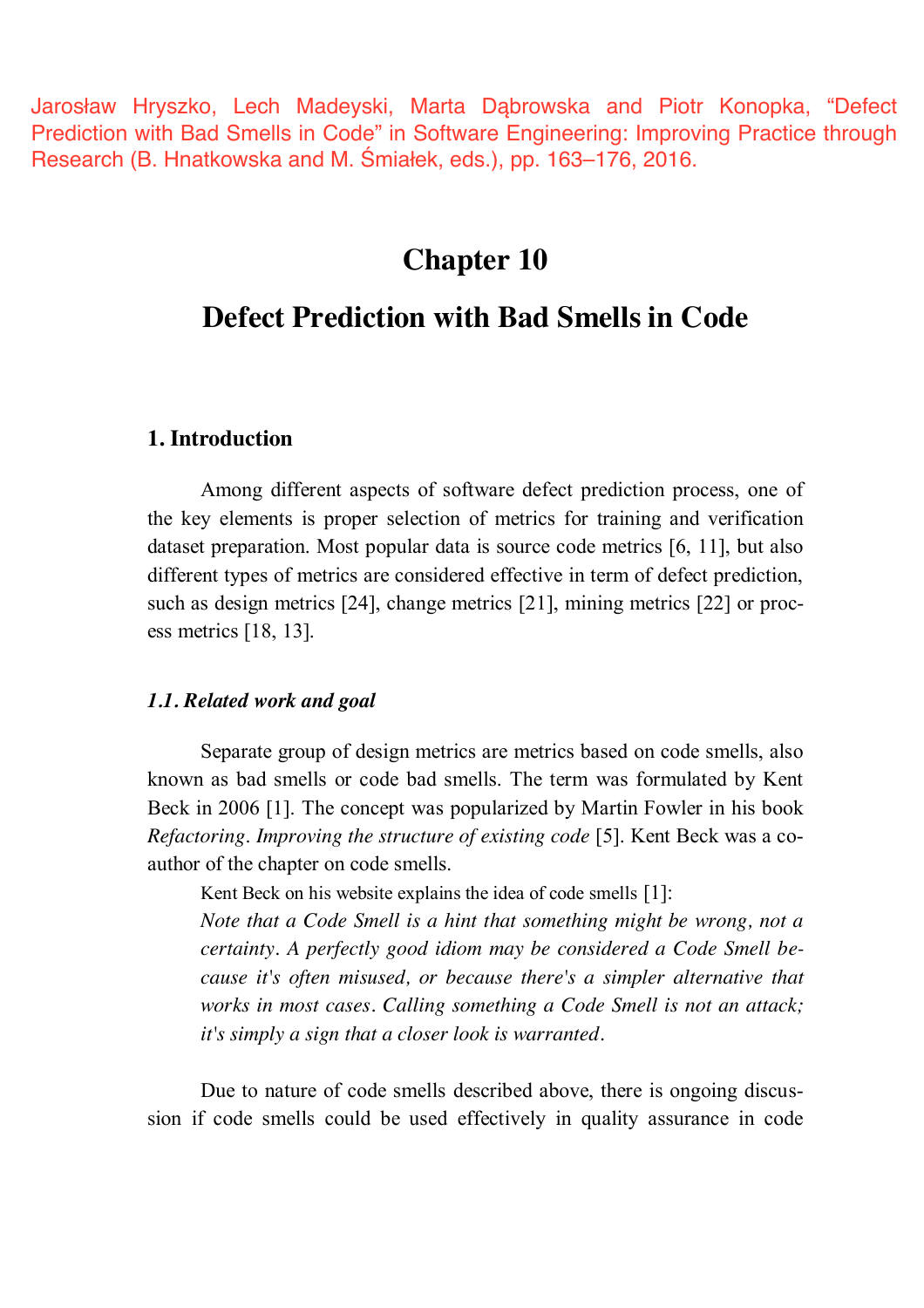development [27, 26]. Major motivation for this research was to investigate, if code smells can improve software defect prediction.

In industrial software development, only Holschuh et al. investigated code smells metrics effectiveness in defect prediction process for Java programming language [7]. No code smells metrics for defect prediction in .NET oriented industrial software projects are known to authors. Thus, we decided use long-term defect prediction research project run in Volvo Group [9, 10] as an occasion for conducting an experiment with introduction of bad smells based metrics to prediction process and observe the results, if they improved prediction effectiveness or not:

**RQ:** How Code Bad Smells based metrics impact defect prediction in industrial software development project?

#### *1.2. Research environment: Industrial software development project*

Project, on which the study was conducted, is a software development of critical industry system used in Volvo Group vehicle factories called PROSIT+. It is created based on client-server architecture. The main functionality of PROSIT+ system is: programming, testing, calibration and electrical assembly verification of Electronic Control Units (ECUs) in Volvo's vehicle production process.

PROSIT+ system consists of few coexisting applications. The most important one, desktop application "PROSIT Operator", communicates in real time with a mobile application, located on palmtop computer used by vehicle factory workers to transfer all production related information to a local server. The server is responsible for storage and distribution of configuration-, system- and product-related data. Such communication can generate extremely heavy data transfer loads in large factories, when more than 100 mobile applications are used. Other application include: "PROSIT Designer", "PROSIT Factory Manager" and web application "PROSIT Viewer". All of them are also connected to the same server.

Development of each PROSIT+ version lasts one year. After this period software is released to the end-user. As this period of time is connected to factory production cycle it cannot be fastened or postponed.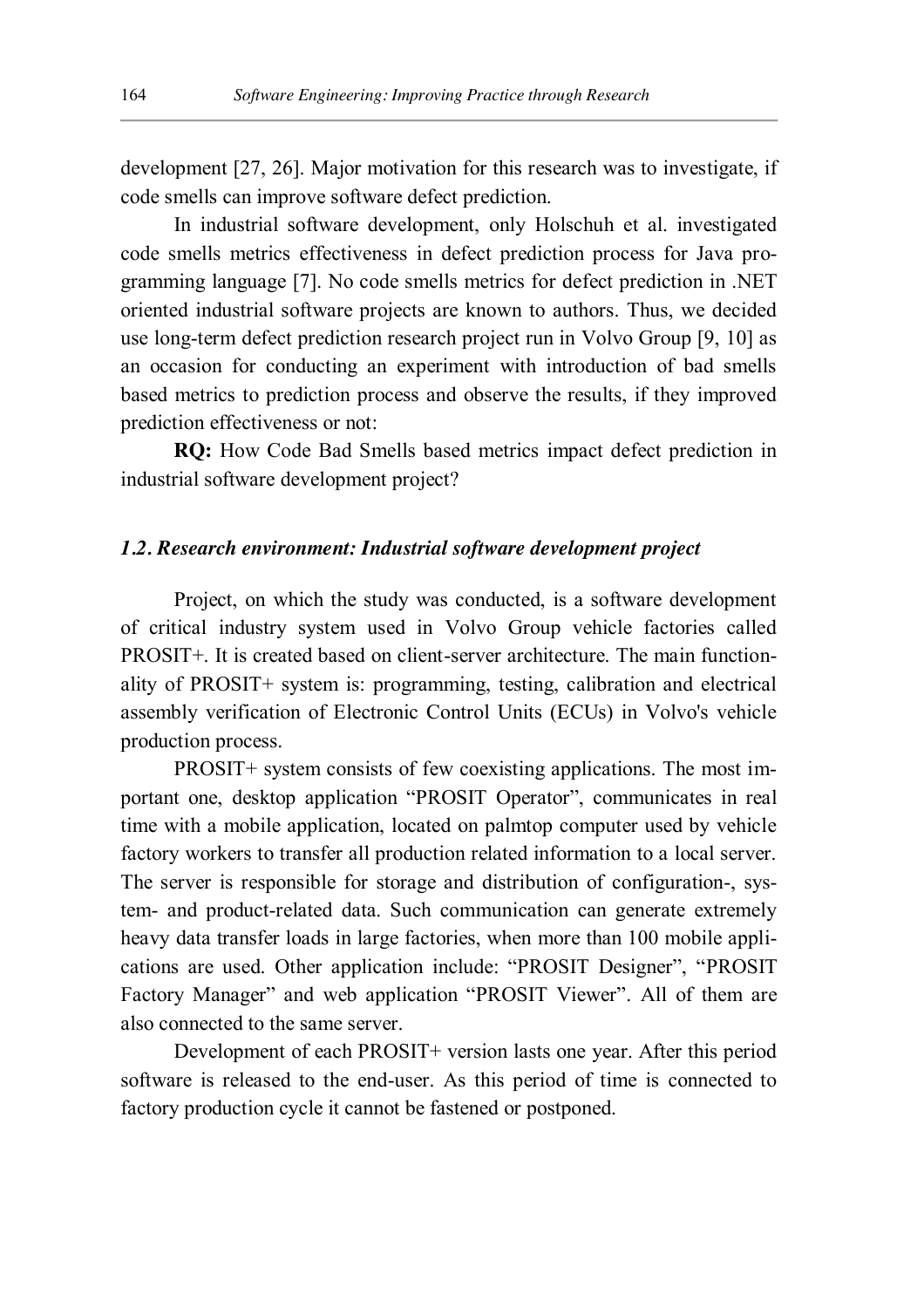All applications within PROSIT+ system were developed using Microsoft .NET technology and Microsoft Visual Studio as the integrated development environment. For version control purposes, Microsoft Team Foundation Server was used. Before release of version 11 of the PROSIT+ system, IBM ClearQuest was used for software defect management. Until the development of version 11, Team Foundation Server was used for defect tracking.

Project lacks of bottlenecks described by Hryszko and Madeyski [8], which could hinder or prevent from applying defect prediction process. However, we observed relatively high number of naming issues in the project. Main reason of that situation we consider high maturity of the software system – over the time, naming conventions have changed. We consider naming issues as negligible problem and we will exclude them from the further investigation.

# **2. Research Process**

Defect prediction was already an ongoing process in investigated project. It used SourceMonitor software as metric source and as prediction tool – KNIME-based DePress Extensible Framework proposed by Madeyski and Majchrzak [19]. This tool, based on KNIME [17], provides with a wide range of data-mining techniques, including defects prediction, in various IT projects, independently of technology and programming language used. We will also use KNIME/DePress for purpose of our research.

To investigate the possible impact of code-smell metrics on defect prediction, we developed the following plan to follow:

- 1) Generate metrics from SourceMonitor;
- 2) Generate code smells metrics from CodeAnalysis;
- 3) Parse results from CodeAnalysis and merge them with metrics from Source-Monitor.
- 4) Link check-ins to defects;
- 5) Link classes from check-ins to defects (the assumption is that if a class was changed while fixing a defect, that class was partially or fully responsible for that defect);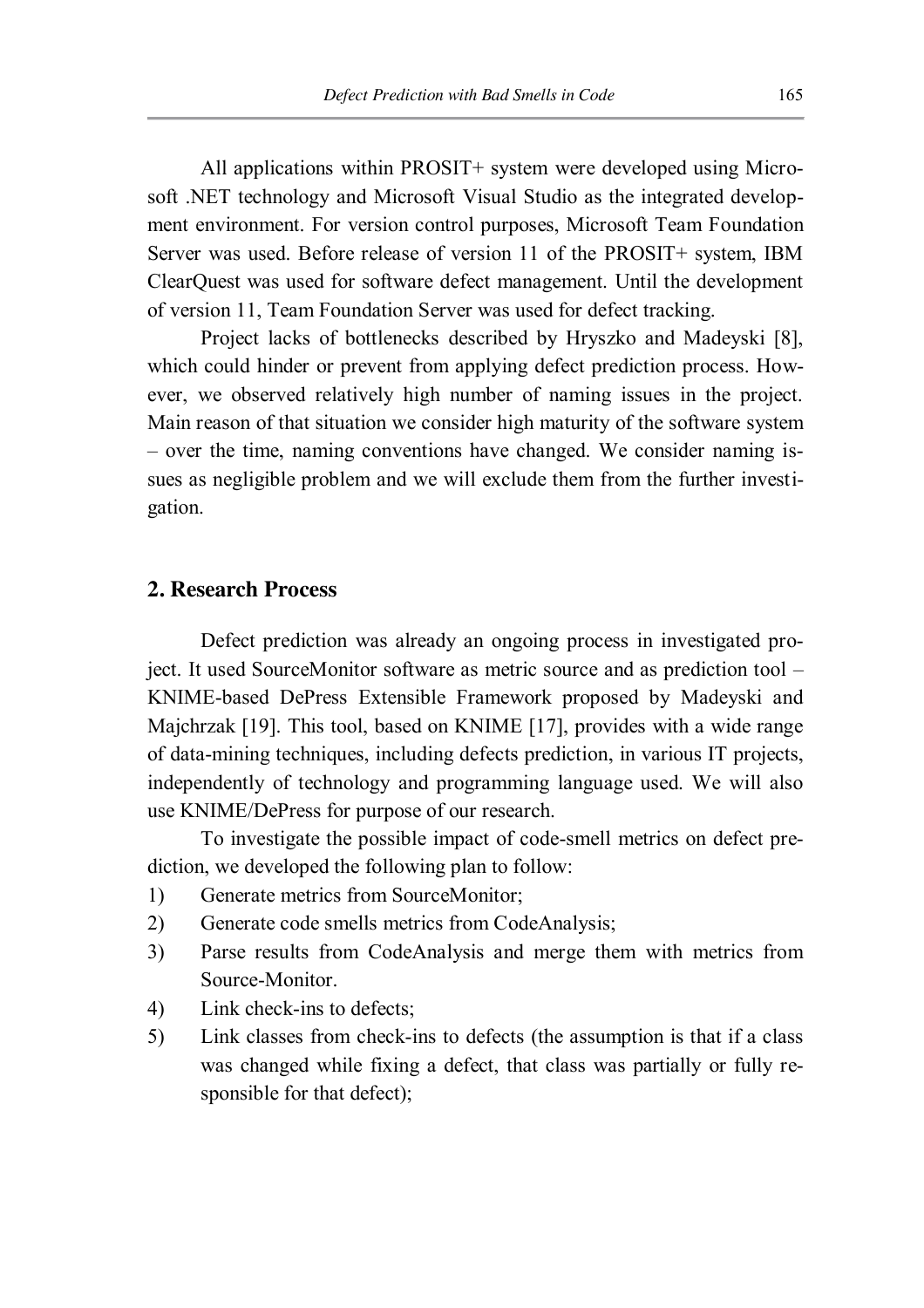- 6) Merge list of classes with merged metrics from CodeAnalysis and SourceMonitor;
- 7) Use different software defect prediction approaches combinations to select optimal prediction set-up for evaluation purposes;
- 8) Divide PROSIT+ code into 20 sub-modules and run prediction model training and evaluation using data from each module separately;
- 9) Collect and interpret the results.

### *2.1. SourceMonitor as basic metrics source*

Defect prediction process in PROSIT+ is based on metrics that are gathered using SourceMonitor tool [12]. That tool performs static computer code analysis on complete files and extracts 24 different kinds of metrics. Example metrics extracted are:

- $\bullet$  Lines of code
- Methods per class,
- Percentage of comments,
- Maximum Block Depth,
- Average Block Depth.

### *2.2. CodeAnalysis tool as code smells metrics source*

In our experiment, we decided to use Microsoft CodeAnalysis tool to gather code smells metrics. Primary deciding factor was cost: CodeAnalysis tool is delivered as a part of Microsoft Visual Studio software development suite for .NET based projects. Thus, there were no additional costs of introduction of this tool into the investigated software development project.

*CodeAnalysis for managed code analyzes managed assemblies and reports information about the assemblies, such as violations of the programming and design rules set forth in the Microsoft .NET Framework Design Guidelines* [20]*.*

According to documentation, there are approximately two hundred rules in CodeAnalysis [20], triggering 11 kinds of warnings (Table 1). Tool can be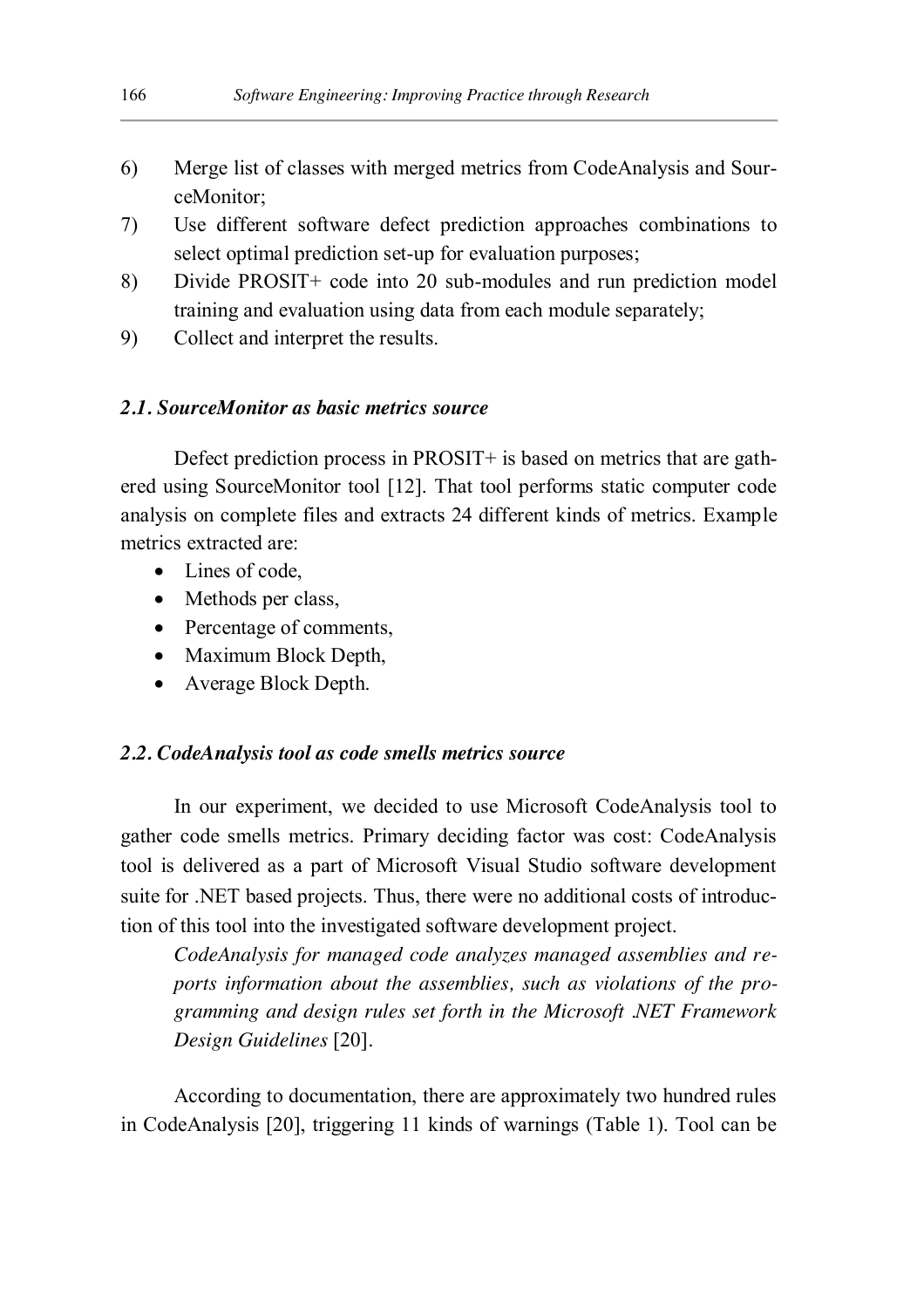run from command line and results are then stored in an .xml file, that can be later parsed and analyzed further.

| <b>Bad smell warning</b> | <b>Area covered</b>                                         |
|--------------------------|-------------------------------------------------------------|
| Design                   | Correct library design as specified by the .NET Framework   |
|                          | Design Guidelines                                           |
| Globalization            | World-ready libraries and applications                      |
| Interoperability         | Interaction with COM clients                                |
| Maintainability          | Library and application maintenance                         |
| Mobility                 | Efficient power usage                                       |
| Naming                   | Adherence to the naming conventions of the .NET Frame-      |
|                          | work Design Guidelines                                      |
| Performance              | High-performance libraries and applications                 |
| Portability              | Portability across different platforms                      |
| Reliability              | Library and application reliability, such as correct memory |
|                          | and thread usage                                            |
| Security                 | Safer libraries and applications                            |
| Usage                    | Appropriate usage of the .NET Framework                     |

**Table 1.** Bad smell warnings in CodeAnalysis

# **3. Results**

We conducted our experiment by following the plan presented in previous section. Here we present the results.

# *3.1 Automatically generated code: observed anomaly, cause and solution*

After analyzing the relation between numbers of reported code smells issues and file length metrics for complete software system, in datasets prepared basing on CodeAnalysis and SourceMonitor tools, we observed that different numbers of issues are reported for the same, large file length values (Figure 1). As considered software contains only small number of large files, we interpreted that as an anomaly: different total number of code bad smell issues were reported for the same files. After investigation, we found that in investigated system files with more than 1000 lines of code (LOC) are in most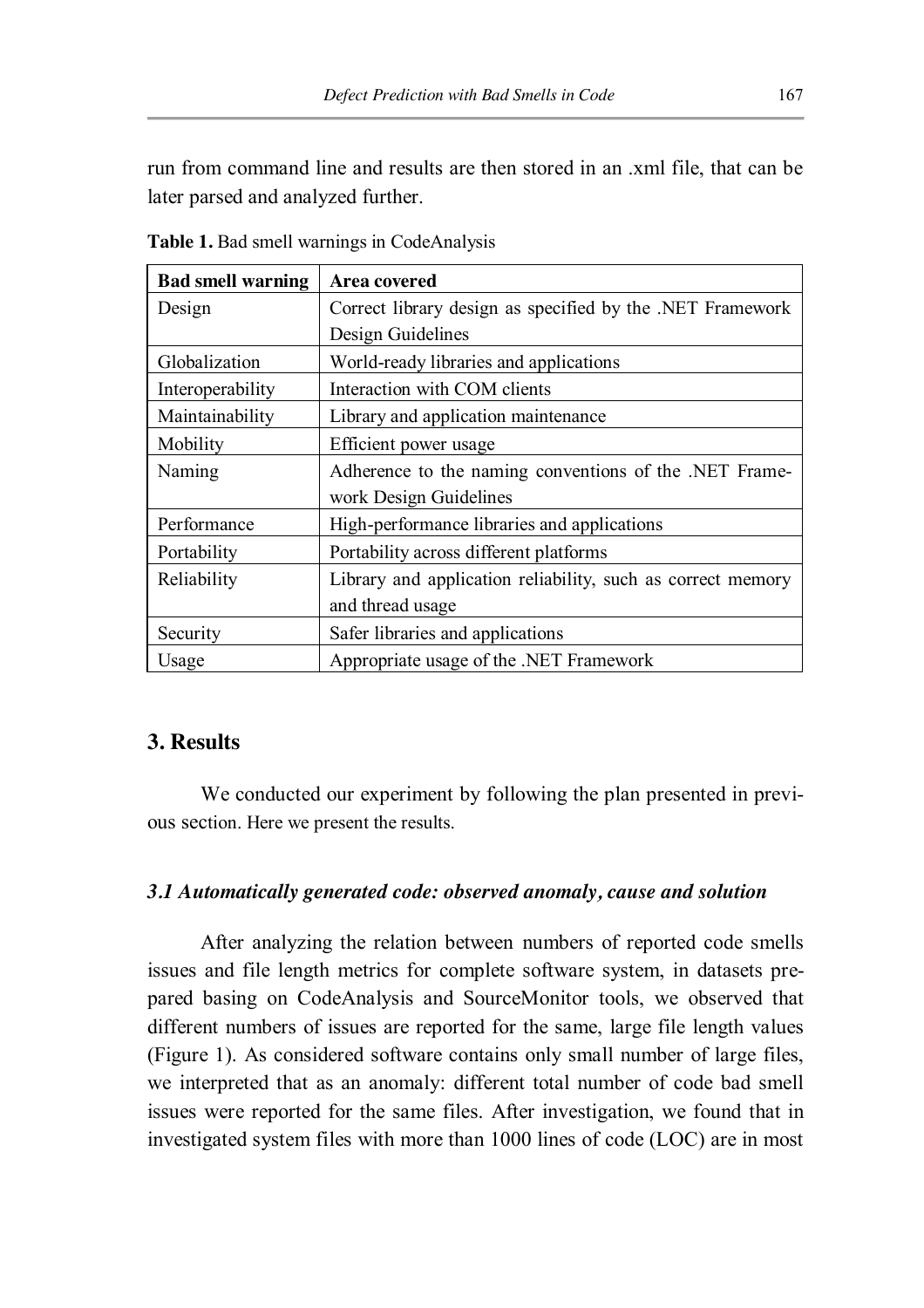cases generated automatically and contain more than one class for a file, while CodeAnalysis tool calculates number of issues metric per class. That discrepancy resulted in abnormal number of issue per file length relation: different number of issues values were collected for the same LOC values, because numbers of issues values were calculated for different classes located in the same files, identified by the same LOC value.



**Figure 1.** Anomalies in number of issues metric per file length (measured in LOC) relation, introduced by automatically generated code, later removed from analysis



**Figure 2.** Number of issues metric per file length (measured in LOC) relation for investigated software, with automatically generated code removed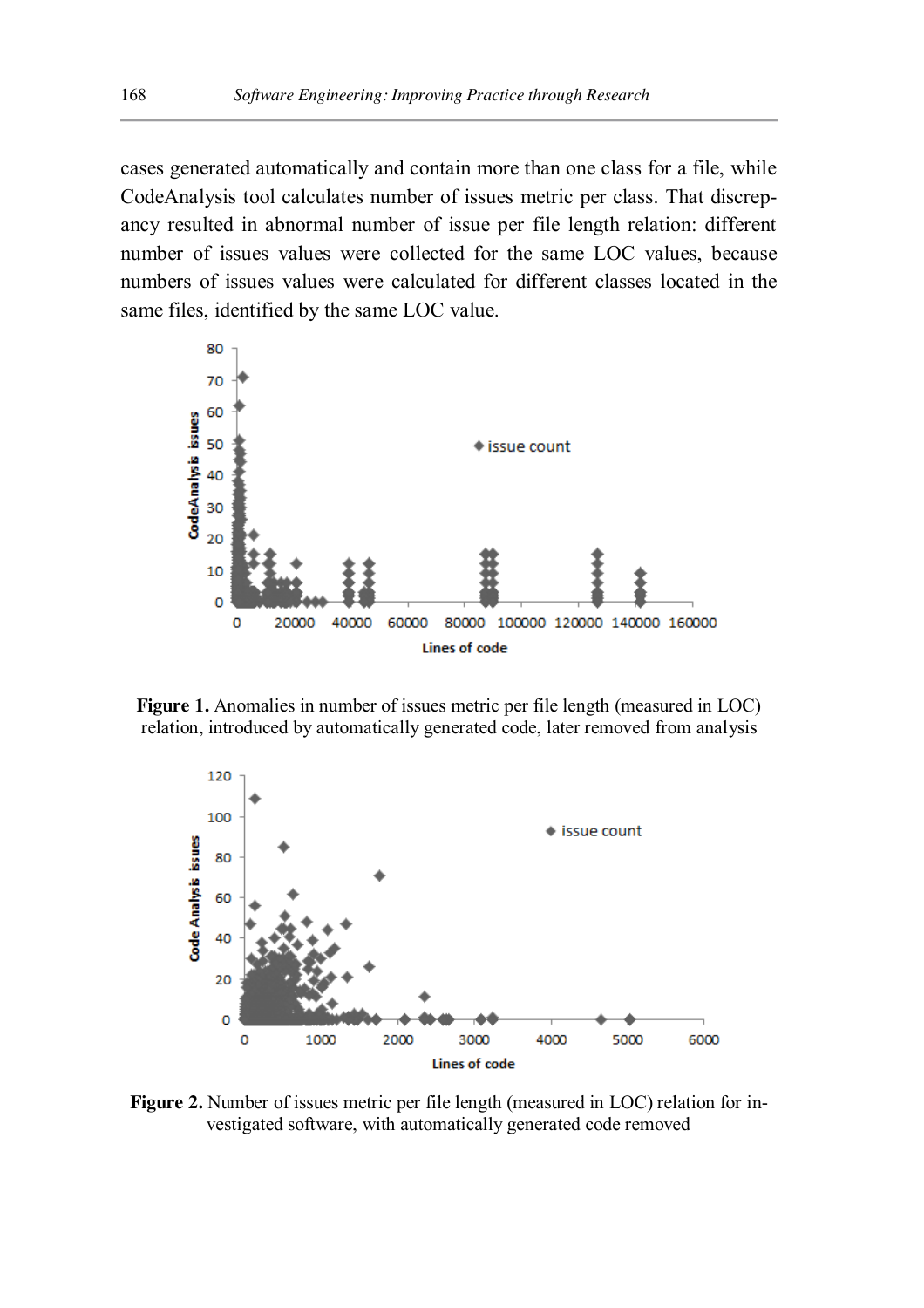As automatically generated code files exist only for installation and deployment purposes and are not covered by tests and are not reachable for endusers of the system, we decided to consider them as a source of information noise and **we removed them from further analysis**. Number of issue per file length relation improved after that step (Figure 2).

# *3.2 Metrics breakdown difference: problem and solution*

After a thorough investigation of the above problem, we found that different values of issue number metric for the same LOC metric was caused by the different metrics breakdown used by two tools selected for metric datasets generation: CodeAnalysis gathers data for every class while SourceMonitor for every file. When results from two tools were merged into single dataset, SourceMonitor metrics, fixed for each file, were artificially divided per each class in the file (Table 2).

**Table 2.** Example of dataset from first approach: single class per record (SourceMonitor metrics are artificially divided per each class in file)

| <b>File</b>          | <b>Class</b>       | <b>SourceMonitor LOC</b> | <b>CodeAnalysis Issues</b> |
|----------------------|--------------------|--------------------------|----------------------------|
| File1.cs             | Class <sub>1</sub> | 33                       |                            |
| File1.cs             | Class <sub>2</sub> | 33                       |                            |
| File1.cs             | Class3             | 33                       |                            |
| File <sub>2.cs</sub> | Class4             | 30                       |                            |

To counteract against metric anomalies described in section 3.1, as well as against possible introduction of informational noise into the training dataset, we decided to change the approach and rearrange the datasets into single file metrics per record layout. To achieve this, metrics gathered by CodeAnalysis had to be aggregated (added; Table 3).

**Table 3.** Example of dataset from second approach: single file per record (CodeAnalysis metrics are artificially added)

| File                 | <b>Class</b>    | <b>SourceMonitor LOC</b> | <b>Code Analysis Issues</b> |
|----------------------|-----------------|--------------------------|-----------------------------|
| File1.cs             | Class 13        | 00                       |                             |
| File <sub>2.cs</sub> | $\text{Class}4$ | 30                       |                             |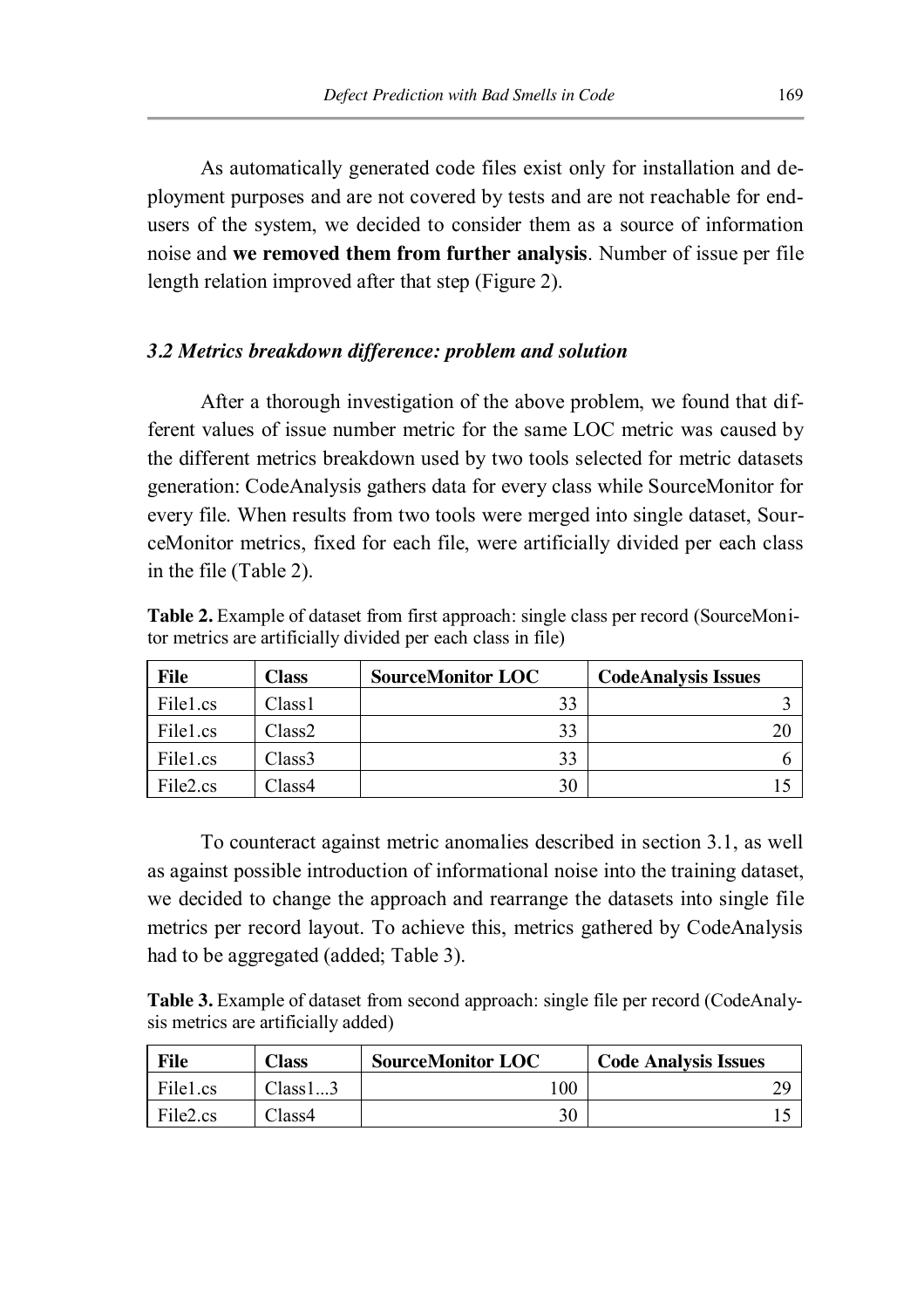# *3.3 Optimal prediction mechanism selection*

To choose optimal prediction mechanism, we decided to test combination of different classifiers, feature selection and balance algorithms (Table 4) against two datasets: with- and without code bad smells metrics collected by CodeAnalysis tool.

| Classifier    | <b>Feature Selection</b> | <b>SMOTE</b> | <b>Bad smells metrics?</b> |
|---------------|--------------------------|--------------|----------------------------|
| Naive Bayes   | None                     | With         | Present                    |
| Random Forest | Elimination              | Without      | Absent                     |
| PNN           | Simulated Annealing      |              |                            |

We used SMOTE algorithm [4] to balance classes with defects and without them.

To select most important metrics from all available, as some of them should have seemingly little impact on the presence of true software defects, e.g. Efficient power usage warning (Table 1), we decided to use in our research two feature selection algorithms: KNIME's build-in reversed elimination greedy algorithm [16] and simulated annealing meta-heuristic algorithm by Kirkpatrick et al. [15] in form proposed by Brownlee [3].

As classifier, we used popular in defect prediction studies [6, 21, 14, 23] Naïve Bayes classifier and Probabilistic Neural Network (PNN), as well as Random Forest [2] classifier.

Results of testing combinations of above machine learning elements in favour of best prediction results are presented in Table 5. Two datasets – withand without code bad smells metrics included, were divided using stratified sampling method into two equal subsets, for training and evaluation purpose. Prediction models were evaluated using F-measure [25].

Highest F-measure value (0.9713) was observed for dataset with code bad smells used, when SMOTE algorithm and reversed elimination feature selection mechanism was used to select optimal subset for training and evaluation of Random Forest classifier. And such combination was selected for final evaluation of usage of code smells based metrics in defect prediction process.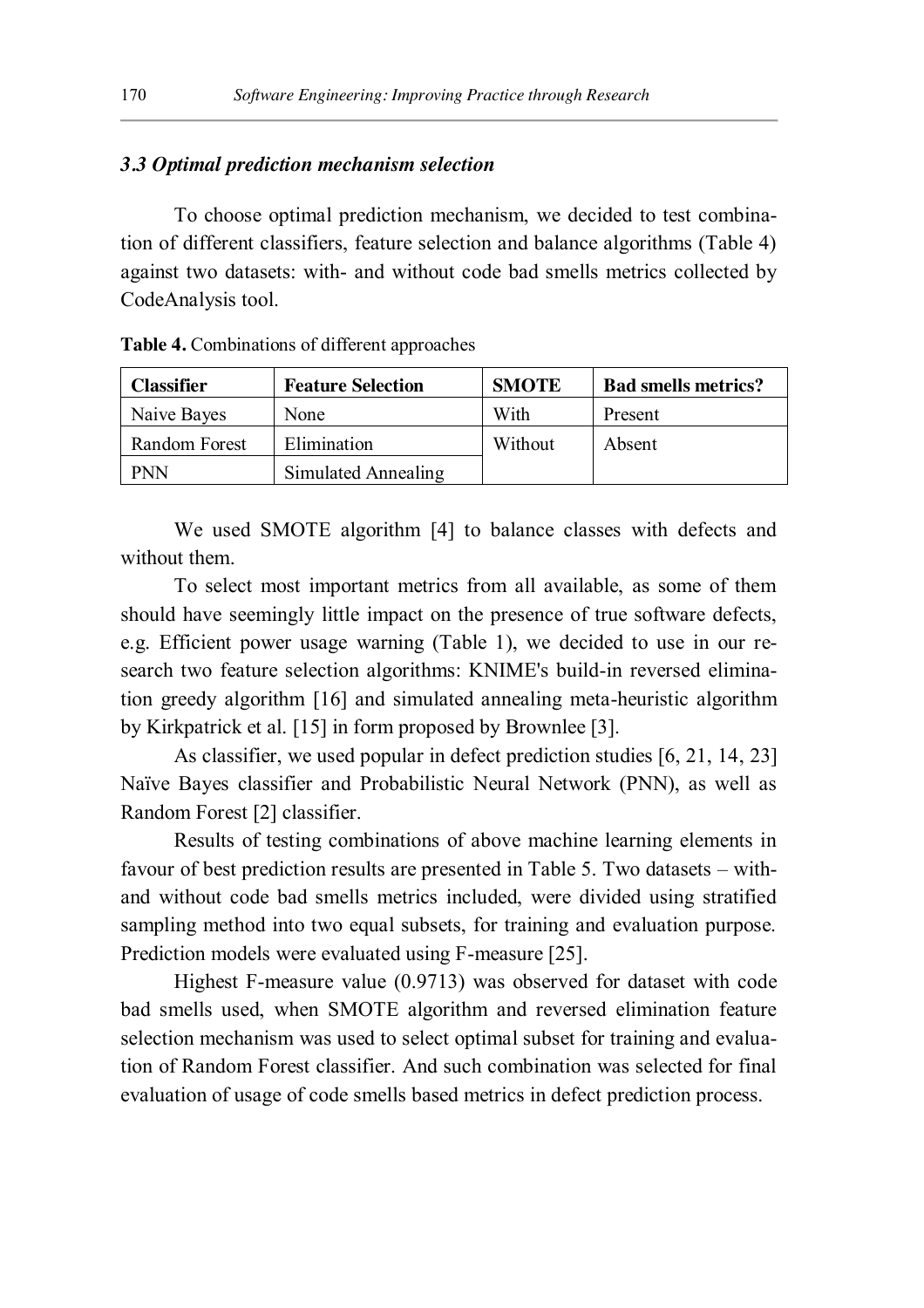|                                      |                    |                            | Bad smells metrics included? |          |          |                      |                  |                           |             |                    |                    |           |
|--------------------------------------|--------------------|----------------------------|------------------------------|----------|----------|----------------------|------------------|---------------------------|-------------|--------------------|--------------------|-----------|
| Classifier SMOTE                     | Feature            | $\overline{\text{No}}$     |                              |          |          | $\operatorname{Yes}$ |                  |                           |             |                    |                    |           |
|                                      | selection          | F-meas.                    | TP                           | FP       | TN       | FN                   | F-meas.          | TP                        | $_{\rm FP}$ | TN                 | FN                 |           |
|                                      |                    | Annealing                  | 0.1318                       | 23       | 161      | 3330 142             |                  | 0.1149                    | 15          | 81                 | 3410 150           |           |
|                                      | NO                 | $Elimination$ <sup>0</sup> |                              | 0        |          | 3490                 | 165              | 0                         | 0           | 0                  | 3491               | 165       |
| Naive                                |                    | None                       | 0.1314                       | 31       |          | 276 3215             | 134              | 0.1389                    | 40          | 371                | 3120 125           |           |
| Bayes                                |                    | Annealing                  | 0.5474                       | 1497     |          |                      |                  | 482 3008 1994 0.586       | 1695        |                    | 599 2891 1796      |           |
|                                      | <b>YES</b>         | Elimination 0.5961         |                              |          |          |                      |                  | 1736 598 2892 1755 0.6106 | 1807 621    |                    | 2869 1684          |           |
|                                      |                    | None                       | 0.5424                       | 1476 475 |          |                      |                  | 3015 2015 0.5775          | 1657        | 591                |                    | 2899 1834 |
|                                      |                    | Annealing                  | $\Omega$                     | 0        | 0        | 3491 165             |                  | $\Omega$                  | $\Omega$    | 0                  | 3491 165           |           |
|                                      | NΟ                 | Elimination <sup>0</sup>   |                              | 0        | $\bf{0}$ | 3491                 | 165              | $\Omega$                  | 0           | 0                  | 3491 165           |           |
| <b>PNN</b>                           |                    | None                       | 0                            | 0        | 0        | 3491                 | 165              | 0                         | $\Omega$    | 0                  | 3491 165           |           |
|                                      |                    | Annealing                  | 0.7313                       | 2187     | 303      | 3187                 |                  | 1304 0.7582               |             |                    | 2335 333 3157 1156 |           |
|                                      | <b>YES</b>         | Elimination <sup>0</sup>   |                              | 0        | 0        | 3491                 | 165              | 0.8051                    |             |                    | 2568 320 3170 923  |           |
|                                      | None               | 0.7253                     | 2147                         | 282      |          |                      | 3208 1344 0.7333 |                           |             | 2204 316 3174 1287 |                    |           |
|                                      |                    | Annealing                  | 0.0963                       | 9        | 13       | 3478                 | 156              | 0.1538                    | 15          | 15                 | 3476 150           |           |
| NO<br>Random<br>Forest<br><b>YES</b> | Elimination 0.1587 |                            | 15                           | 9        | 3482     | 150                  | 0.1405           | 13                        | 7           | 3484 152           |                    |           |
|                                      | None               | 0.1429                     | 14                           | 17       | 3474     | 151                  | 0.1538           | $\overline{15}$           | 15          | 3476 150           |                    |           |
|                                      |                    | Annealing                  | 0.9551                       | 3364     |          | 189 3301             | 127              | 0.9696                    |             |                    | 3407 130 3360 84   |           |
|                                      |                    | Elimination 0.9654         |                              | 3390     | 142      | 3348                 | 101              | 0.9713                    | 3435        | 147                | 3343 56            |           |
|                                      |                    | None                       | 0.9601                       | 3383     | 173      | 3317                 | 108              | 0.9696                    | 3407        | 130                | 3360 84            |           |

**Table 5.** Results for optimal prediction set-up selection (defect-prone class)

# *3.4 Datasets evaluation: CodeAnalysis (bad smells metrics) against SourceMonitor*

For final evaluation, if code bad smells-based metrics could be valuable for defect prediction purposes, we divided all available code, in considered industrial software development project, into 20 smaller, similar in size submodules (ca. 700 records after SMOTE oversampling). Greater fragmentation of system's code was not technically possible. For each sub-module we collected metrics using SourceMonitor or/and CodeAnalysis, to create different datasets:

- 20 datasets of SourceMonitor metrics only;
- 20 datasets of CodeAnalysis (code smells) metrics only;
- $\bullet$  20 datasets of combined metric: SourceMonitor + CodeAnalysis.

Additionally, each kind of datasets we decided to test against feature selection (FS) process. During the evaluation, we collected Accuracy and Cohen's kappa measures for overall results (Table 6), and F-measure and Recall for defect-prone classes (Table 7).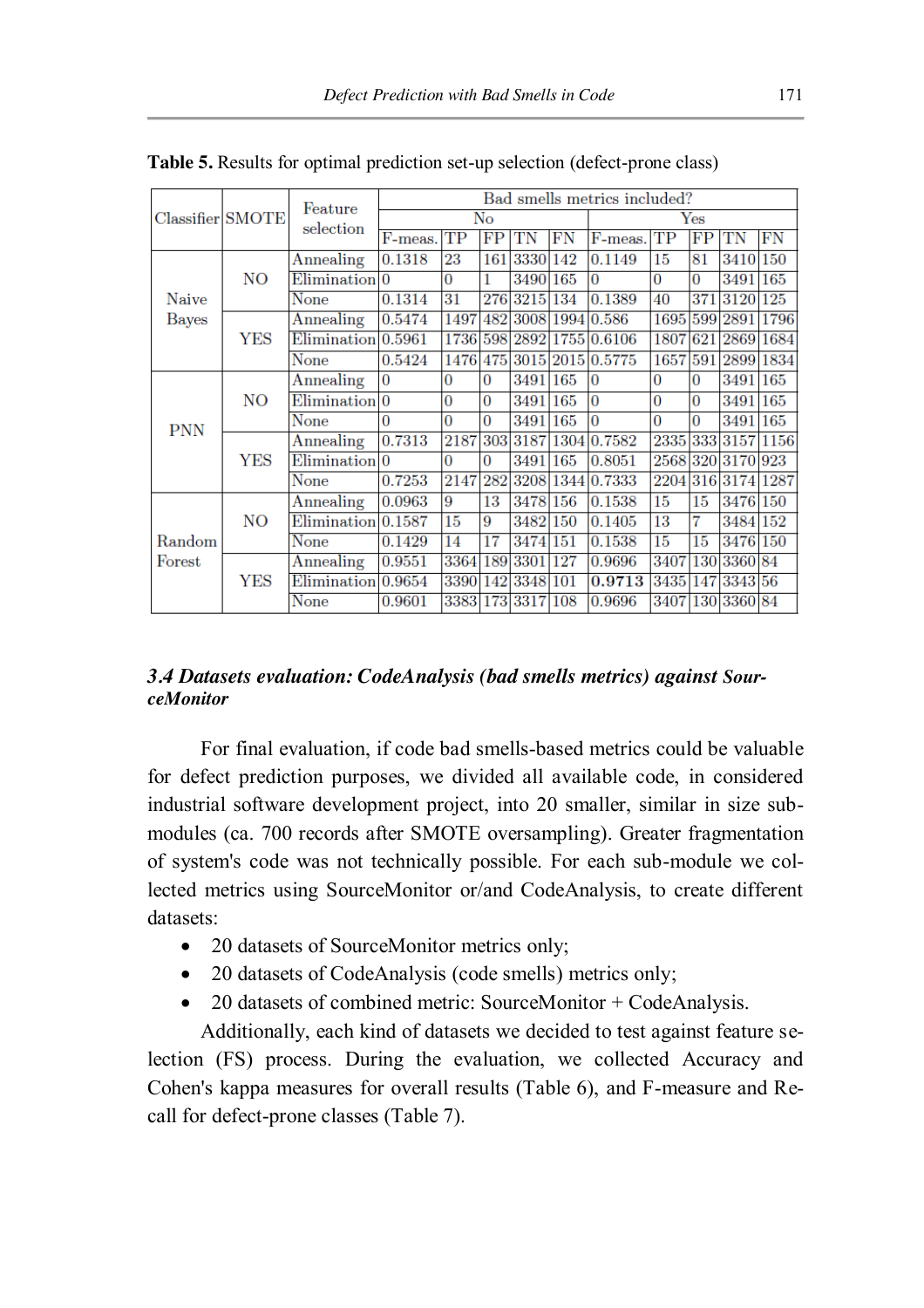| <b>Dataset</b>             | <b>Measure</b> | <b>Mean</b> | <b>Std.</b> deviation |
|----------------------------|----------------|-------------|-----------------------|
| SourceMonitor without FS   | Accuracy       | 0.9422      | 0.0187                |
|                            | Cohen's kappa  | 0.8844      | 0.0374                |
| CodeAnalysis without FS    | Accuracy       | 0.676       | 0.0451                |
|                            | Cohen's kappa  | 0.3518      | 0.0904                |
| SourceMonitor + CodeAnaly- | Accuracy       | 0.9487      | 0.0226                |
| $sis$ w/o $FS$             | Cohen's kappa  | 0.8973      | 0.0453                |
| SourceMonitor with FS      | Accuracy       | 0.97        | 0.0122                |
|                            | Cohen's kappa  | 0.9399      | 0.0245                |
| CodeAnalysis with FS       | Accuracy       | 0.8249      | 0.059                 |
|                            | Cohen's kappa  | 0.6497      | 0.1180                |
| SourceMonitor + CodeAnaly- | Accuracy       | 0.9791      | 0.0135                |
| sis with FS                | Cohen's kappa  | 0.9582      | 0.027                 |

## *3.5 Threads to validity*

*Conclusion validity.* In our research, we tested 20 datasets collected from different software modules. More research using larger data set, collected from different sources is needed to confirm our findings.

*Internal validity.* We have used aggregation of CodeAnalysis metrics for each file, by adding metrics collected for each class. Such solution was introduced to solve metrics breakdown difference problem and make combination of two metric sources possible, however it could impact the final result of our research.

*External validity.* Our research is based only on metrics gathered from one software development project. Despite the fact, that we were able to collect 34 different metric kinds for 20 different program modules, we were still constrained by single environment: development team and its programming habits, programming language, tools used, etc. Because of this fact, more research is needed to verify our findings in other software development environments (contexts).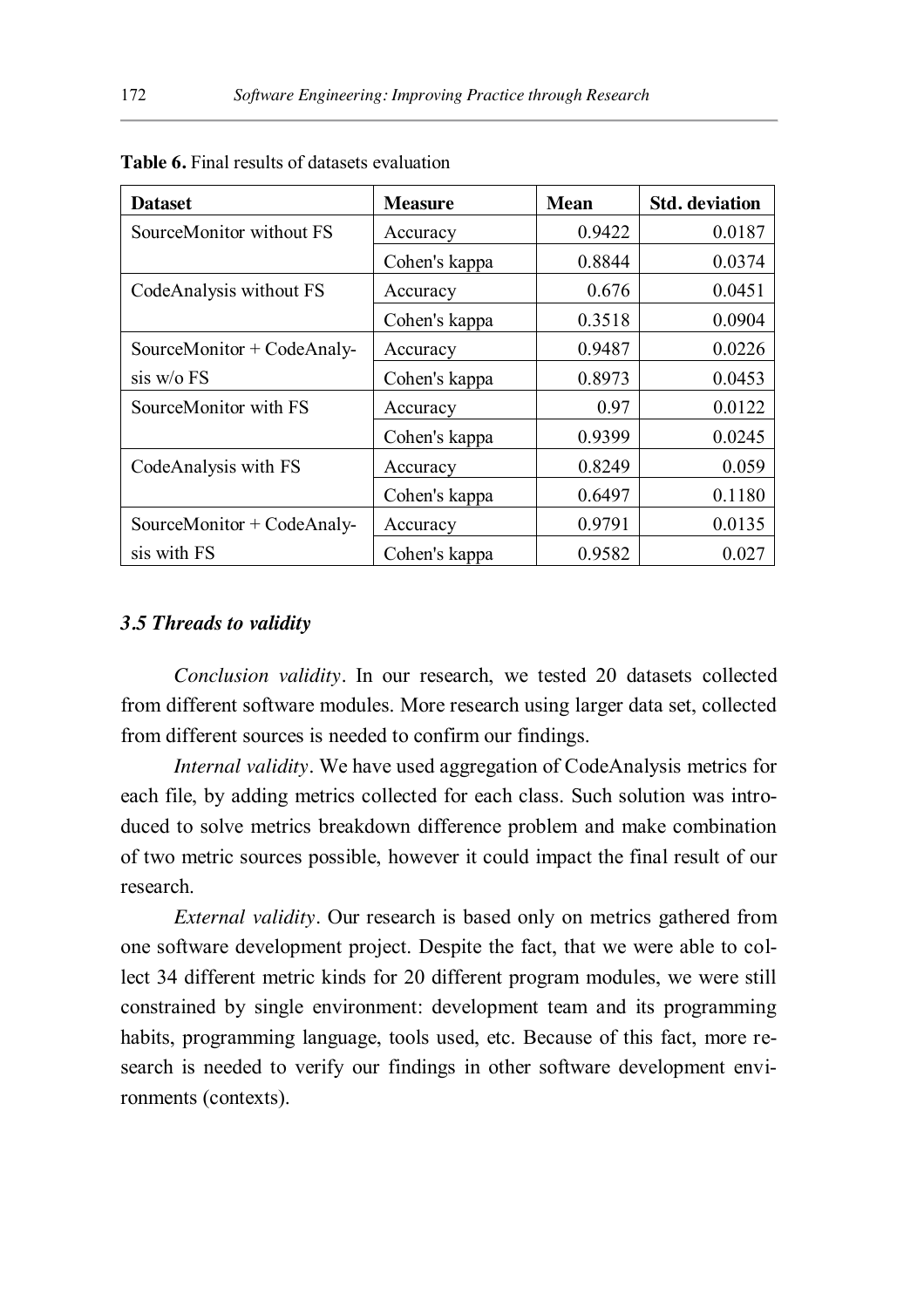| <b>Dataset</b>             | <b>Measure</b> | <b>Mean</b> | <b>Std.</b> deviation |
|----------------------------|----------------|-------------|-----------------------|
| SourceMonitor without FS   | Recall         | 0.9608      | 0.0278                |
|                            | F-measure      | 0.9433      | 0.0188                |
| CodeAnalysis without FS    | Recall         | 0.666       | 0.2961                |
|                            | F-measure      | 0.6447      | 0.1157                |
| SourceMonitor + CodeAnaly- | Recall         | 0.9637      | 0.0303                |
| $sis$ w/o FS               | F-measure      | 0.9494      | 0.0228                |
| SourceMonitor with FS      | Recall         | 0.9824      | 0.0146                |
|                            | F-measure      | 0.9704      | 0.012                 |
| CodeAnalysis with FS       | Recall         | 0.8424      | 0.0542                |
|                            | F-measure      | 0.8286      | 0.0559                |
| SourceMonitor + CodeAnaly- | Recall         | 0.9859      | 0.0206                |
| sis with FS                | F-measure      | 0.9792      | 0.0136                |

**Table 7.** Measures for records marked as defect-prone

## **4. Discussion**

When selecting optimal defect prediction set-up for further verification if code smell-based metrics can improve prediction results, we observed that best result was achieved for dataset with bad smell metrics included (Fmeasure  $= 0.9713$ ). However, for the same setup, but without code smells metrics, F-measure value was only by 0.0059 lower (Table 5) what makes the difference between SourceMonitor and CodeAnalysis results negligible. Final results collected from 20 different software sub-modules confirmed that statement: Average accuracy value for prediction based on dataset constructed basing on both sources was only by 0.0091 better than result for SourceMonitoronly based metrics (Average F-measure value difference  $= 0.0088$ ), while standard deviation value was 0.0136. Worth noticing is drop of CodeAnalysis – only based prediction results, when feature selection (FS) process was removed from the experimental setup.

Results of our experiment of using code smells metrics in software defect prediction, show irrelevant – in our opinion – impact on effectiveness of the process, when basic dataset (SourceMonitor-based) was extended by CodeAnalysis metrics. because even if prediction effectiveness measures are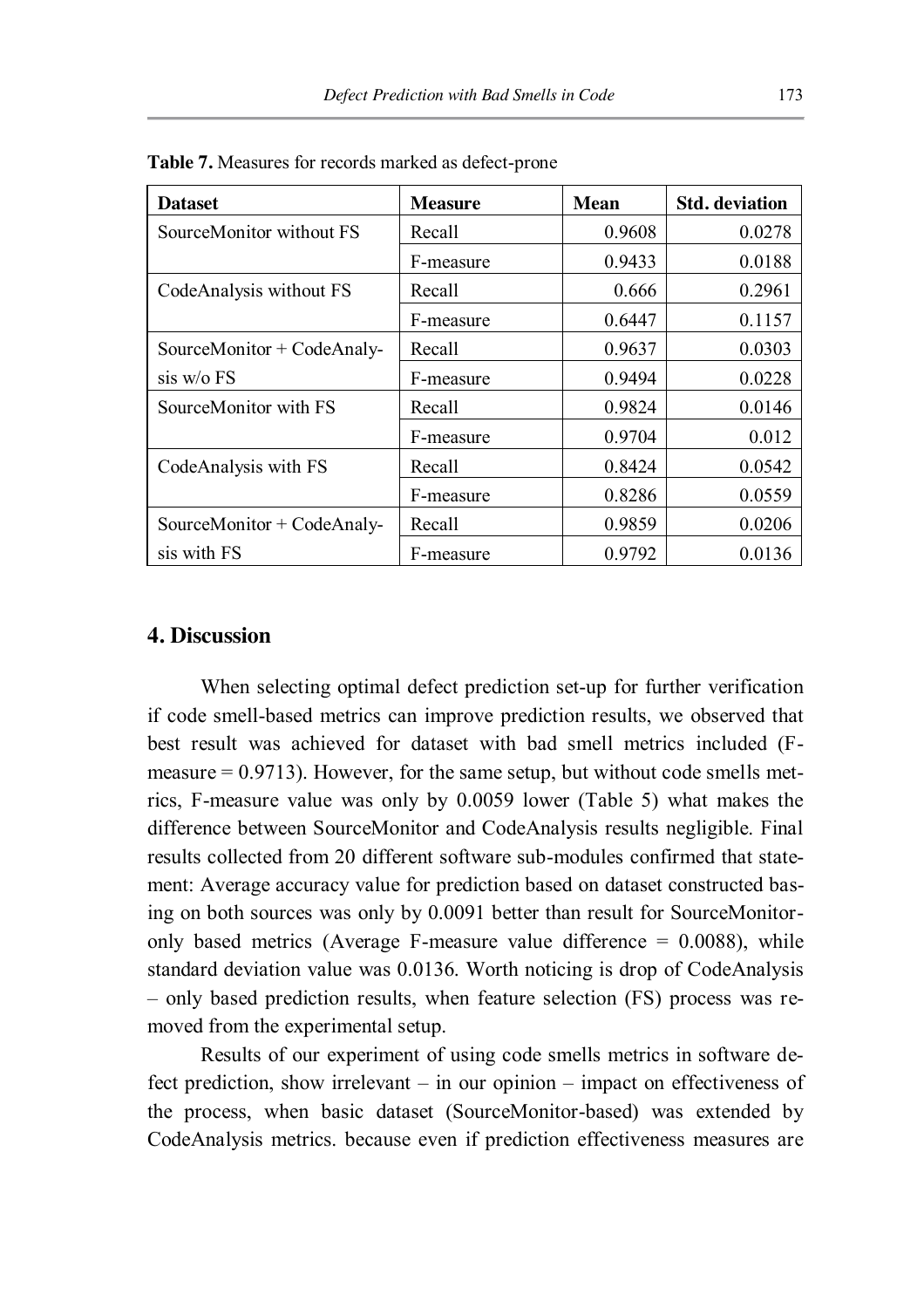slightly higher, the stay within the limits of error. But when only use of Code-Analysis-based metrics were used for prediction (without basic set of SourceMonitor-based metrics), such process resulted with high accuracy (0.8249) and F-measure (0.8286) results.

Thus, answering the research question: *How Code Bad Smells based metrics impact defect prediction in industrial software development project?*  We want to state, that in industrial environment, such as PROSIT+ software development project, impact of code bad smells based metrics is negligibly small, and usage of CodeAnalysis-based metrics should not be considered useful, due to fact that additional effort needed for introducing code smellbased metrics to software defect prediction process is not compensated by relatively high increase of prediction effectiveness.

However, we observed surprisingly high effectiveness of prediction, when dataset based on CodeAnalysis only was used. Authors believe, that code bad smells can be effectively used for defect prediction process especially there, where other metrics are not available, or computing power is insufficient to handle large sets of different metrics (for example 24 kinds of metrics for SourceMonitor), while CodeAnalysis metrics set, used in our research, contained only 11 different kinds of metrics. Due these promising results, aspects of using code bad smells only based metrics in defect prediction processes should be investigated further.

## **References**

- [1] K. Beck. Code Smell (2016), http://c2.com/cgi/wiki?CodeSmell, accessed: May 8, 2016.
- [2] L. Breiman. Random Forests. Machine Learning pp. 5–32, 2001.
- [3] J. Brownlee. Clever Algorithms. Nature-Inspired Programming Recipes, Jason Brownlee, 2011.
- [4] N. V. Chawla, K. W. Bowyer, L. O. Hall, W. P. Kegelmeyer. SMOTE: Synthetic Minority Over-sampling Technique. Journal of Artificial Intelligence pp. 321– 357, 2002.
- [5] M. Fowler, K. Beck, J. Brant, W. Opdyke, D. Roberts. Refactoring: Improving the Design of Existing Code. Addison-Wesley Professional, 2006.
- [6] T. Hall, S. Beecham, D. Bowes, D. Gray, S. Counsell. A Systematic Literature Review on Fault Prediction Performance in Software Engineering. IEEE Transactions on Software Engineering 38(6), pp. 1276–1304, 2012.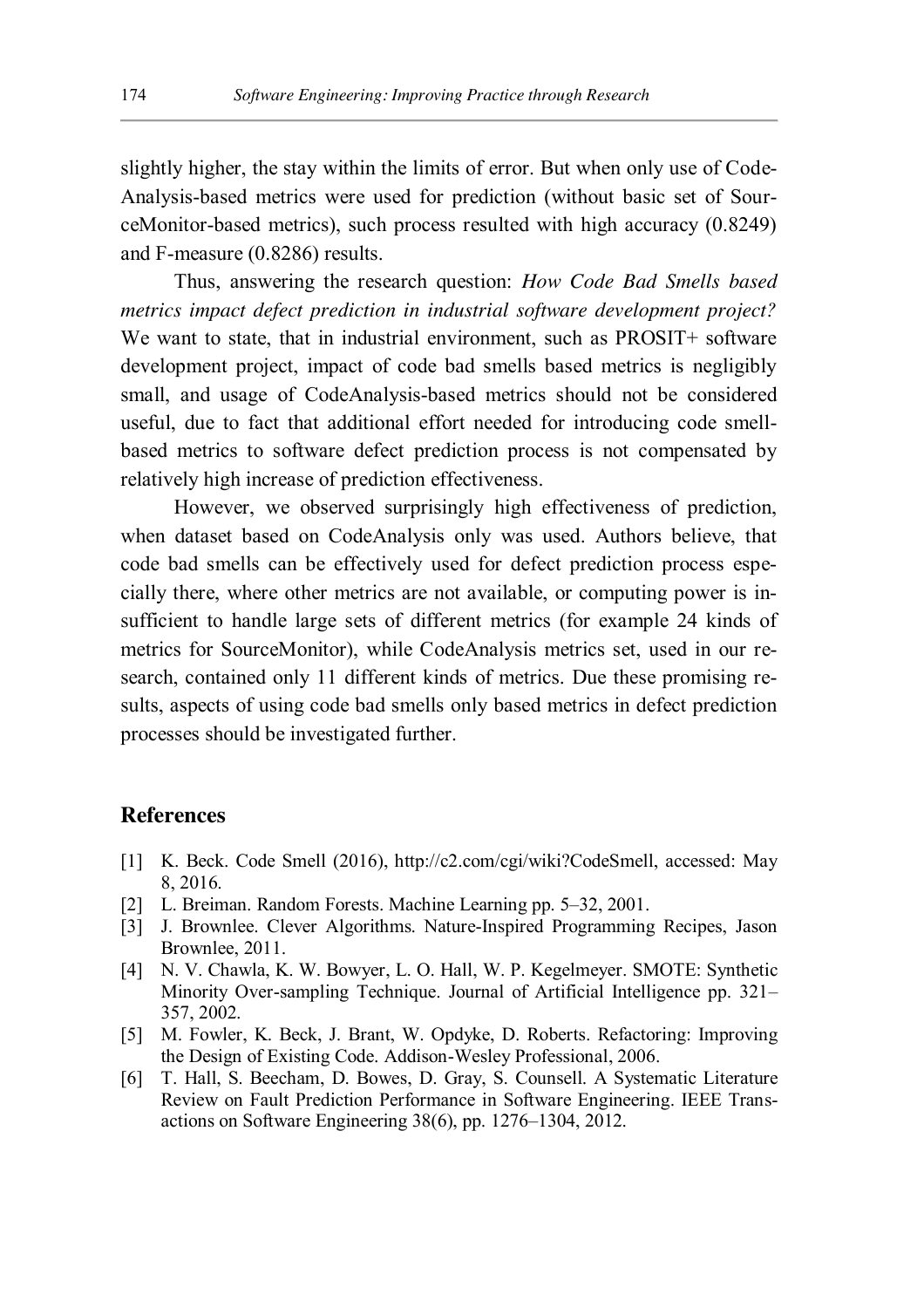- [7] T. Holschuh, M. Pauser, K. Herzig, T. Zimmermann, R. Premraj, A. Zeller. Predicting defects in SAP Java code: An experience report. In: ICSE-Companion 2009, 31<sup>st</sup> International Conference on Software Engineering, pp. 172–181, 2009.
- [8] J. Hryszko, L. Madeyski. Bottlenecks in Software Defect Prediction Implementation in Industrial Projects. Foundations and Computing and Decision Sciences 40(1), pp. 17–33, 2015, http://dx.doi.org/10.1515/fcds-2015-0002
- [9] J. Hryszko, L. Madeyski. Assessment of the Software Defect Prediction Cost Effectiveness in an Industrial Project. Advances in Intelligent Systems and Computing (accepted), 2016.
- [10] J. Hryszko, L. Madeyski, R. Samlik. Application of Defect Prediction-Driven Quality Assurance Methodology in Industrial Software Development Project, pre-print, 2016
- [11] N. Jaechang. Survey on Software Defect Prediction (2014), hKUST PhD Qualifying Examination
- [12] J.Holmes: SourceMonitor Site, 2016, http://www.campwoodsw.com/sourcemonitor.html, accessed: 2016.05.06
- [13] M. Jureczko, L. Madeyski. A Review of Process Metrics in Defect Prediction Studies. Metody Informatyki Stosowanej 30(5), pp. 133–145, 2011, http://madeyski. e-informatyka.pl/download/Madeyski11.pdf
- [14] T. M. Khoshgoftaar, A. S. Pandya, D. L. Lanning. Application of Neural Networks for Predicting Faults. Annals of Software Engineering 1(1), pp. 141–154, 1995.
- [15] S. Kirkpatrick, C. D. Gelatt, M. P. Vecchi. Optimization by Simulated Annealing. Science 220(13), pp. 671–680, 1983.
- [16] KNIME.COM AG: Backward Feature Elimination, 2016, https://www.knime. org/files/nodedetails/\_mining\_meta\_mining\_features\_Backward\_Feature\_Elimin ation\_Start\_1\_1\_.html, accessed: June 28, 2016.
- [17] KNIME.COM AG: KNIME Framework Documentation, 2016, https://tech.knime.org/documentation/, accessed: May 6, 2016.
- [18] L. Madeyski, M. Jureczko. Which Process Metrics Can Significantly Improve Defect Prediction Models? An Empirical Study. Software Quality Journal 23(3), pp. 393–422, 2015, http://dx.doi.org/10.1007/s11219-014-9241-7
- [19] L. Madeyski, M. Majchrzak. Software Measurement and Defect Prediction with Depress Extensible Framework. Foundations of Computing and Decision Sciences, pp. 249–270, 2014.
- [20] Microsoft: Code Analysis for Managed Code Overview, 2016, https://msdn.microsoft.com/en-us/library/3z0aeatx.aspx, accessed: May 6, 2016.
- [21] R. Moser, W. Pedrycz, G. Succi. A Comparative Analysis of The Efficiency of Change Metrics and Static Code Attributes for Defect Prediction. In: Software Engineering, 2008. ICSE '08. ACM/IEEE 30th International Conference on. pp. 181–190, 2008.
- [22] N. Nagappan, T. Ball, A. Zeller. Mining Metrics to Predict Component Failures. In: Proceedings of the 28th International Conference on Software Engineering. pp. 452–461, 2006.